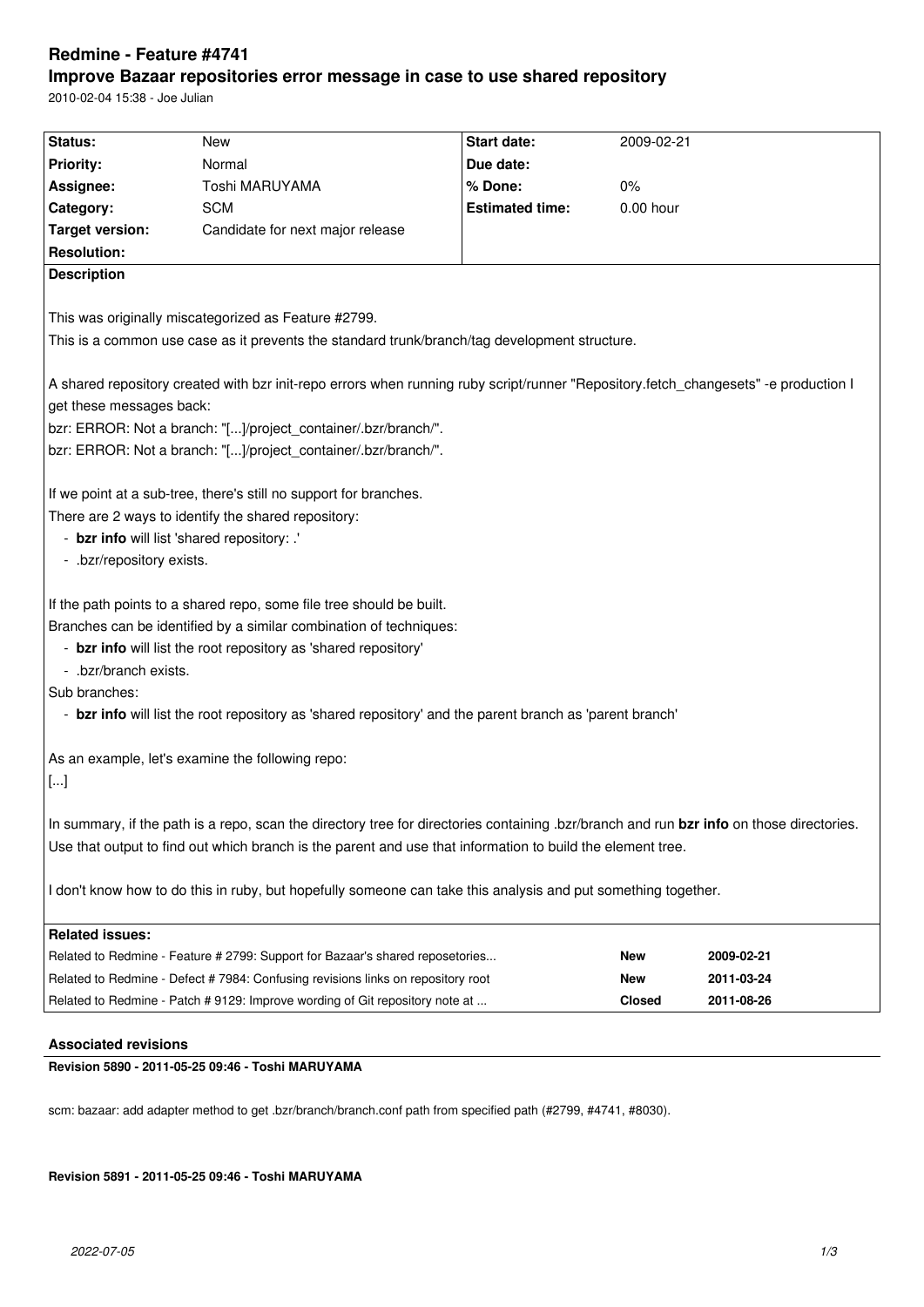scm: bazaar: add unit adapter test to get .bzr/branch/branch.conf path from specified path (#2799, #4741, #8030).

#### **Revision 5892 - 2011-05-25 10:05 - Toshi MARUYAMA**

scm: bazaar: add adapter method to get "append\_revisions\_only" value from .bzr/branch/branch.conf (#2799, #4741, #8030).

#### **Revision 5893 - 2011-05-25 10:06 - Toshi MARUYAMA**

scm: bazaar: add unit adapter test to get "append\_revisions\_only" value from test repository .bzr/branch/branch.conf (#2799, #4741, #8030).

#### **Revision 5894 - 2011-05-25 10:51 - Toshi MARUYAMA**

scm: bazaar: use explicit return value in adapter branch\_conf\_path() (#2799, #4741, #8030).

## **Revision 5895 - 2011-05-25 10:51 - Toshi MARUYAMA**

scm: bazaar: check not nil in adapter append\_revisions\_only() (#2799, #4741, #8030).

### **Revision 5899 - 2011-05-25 13:33 - Toshi MARUYAMA**

scm: add exception of fetching revisions error in repository model (#5357, #2799, #4741, #8030).

#### **Revision 5932 - 2011-05-27 03:14 - Toshi MARUYAMA**

scm: bazaar: update test repository (#2799, #4741, #8030).

- Shared repository with trees (format: 2a)
- clone original branch to **trunk**
- set append revisions only = true at trunk/.bzr/branch/branch.conf

#### **Revision 5935 - 2011-05-27 04:51 - Toshi MARUYAMA**

scm: bazaar: add unit adapter test that shared repository "append\_revisions\_only" is false (#2799, #4741, #8030).

adapter append\_revisions\_only() checks whether .bzr/branch/branch.conf exists.

#### **Revision 5936 - 2011-05-27 04:52 - Toshi MARUYAMA**

scm: bazaar: rename unit adapter test "test\_append\_revisions\_only" to "test\_append\_revisions\_only\_true" (#2799, #4741, #8030).

#### **Revision 5937 - 2011-05-27 04:52 - Toshi MARUYAMA**

scm: bazaar: add unit adapter test that append\_revisions\_only is false in test shared repository branch (#2799, #4741, #8030).